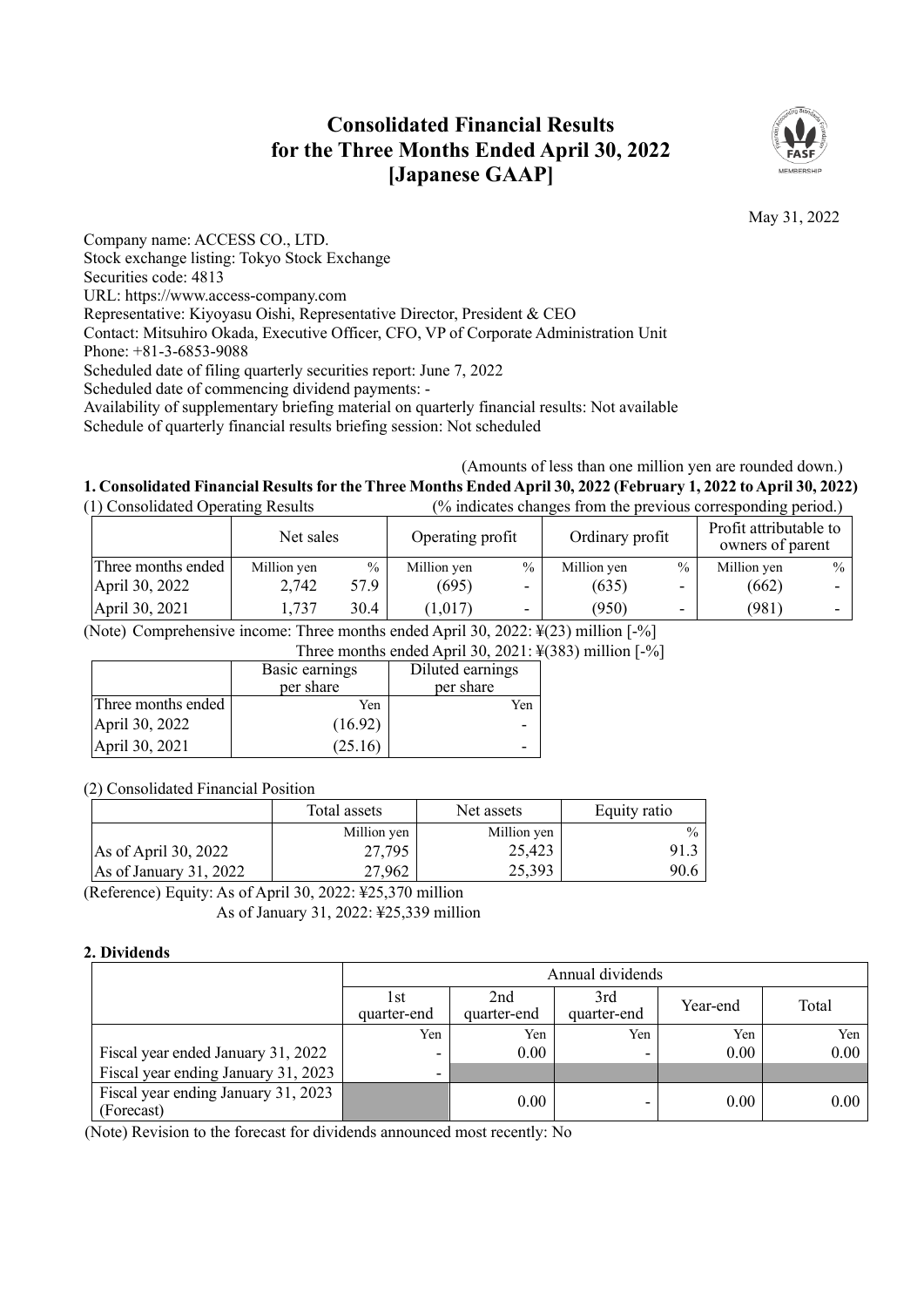### **3. Consolidated Financial Results Forecast for the Fiscal Year Ending January 31, 2023 (February 1, 2022 to January 31, 2023)**

|                             | Net sales   |               | Operating profit |               | Ordinary profit | Profit attributable<br>to owners of parent |               | ັ<br>Basic earnings<br>per share |
|-----------------------------|-------------|---------------|------------------|---------------|-----------------|--------------------------------------------|---------------|----------------------------------|
|                             | Million yen | $\frac{0}{0}$ | Million yen      | $\frac{0}{0}$ | Million yen     | % Million yen                              | $\frac{0}{0}$ | Yen                              |
| 2nd quarter<br>(cumulative) | 4,740       | 20.3          | (1,610)          |               | (1,635)         | (1,670)                                    |               | (42.64)                          |
| Full year                   | 11,800      | 19.8          | (1,500)          |               | (1, 550)        | (1,750)                                    |               | (44.68)                          |

(% indicates changes from the previous corresponding period.)

(Note) Revision to the financial results forecast announced most recently: No

#### **\* Notes:**

(1) Changes in significant subsidiaries during the period under review (changes in specified subsidiaries resulting in changes in scope of consolidation): No

Newly added: - (Name) - Excluded: - (Name) -

- (2) Accounting policies adopted specifically for the preparation of quarterly consolidated financial statements: No
- (3) Changes in accounting policies, changes in accounting estimates and retrospective restatement
	- 1) Changes in accounting policies due to the revision of accounting standards: Yes
	- 2) Changes in accounting policies other than 1) above: No
	- 3) Changes in accounting estimates: No
	- 4) Retrospective restatement: No

(4) Total number of issued shares (common stock)

- 1) Total number of issued shares at the end of the period (including treasury shares): April 30, 2022: 39,633,000 shares January 31, 2022: 39,633,000 shares
- 2) Total number of treasury shares at the end of the period: April 30, 2022: 406,621 shares January 31, 2022: 466,421 shares
- 3) Average number of shares during the period: Three months ended April 30, 2022: 39,191,439 shares Three months ended April 30, 2021: 38,990,241 shares
	- \* The number of treasury shares includes the number of the Company's shares held by the Employee Stock Ownership Plan (three months ended April 30, 2022: 405,300 shares, fiscal year ended January 31, 2022: 465,100 shares).
- \* These quarterly financial results are outside the scope of quarterly review by certified public accountants or audit firms

\* Explanation of the proper use of financial results forecast and other notes

Financial results forecasts stated herein are determined based on information available to the Company and the Group as of the disclosure date of this document and contain various inherent risks and uncertainties. Please be advised that actual results may differ significantly from the financial results forecasts stated herein due to various factors including the economic conditions surrounding the Company and the Group's business, market trends, and exchange rates.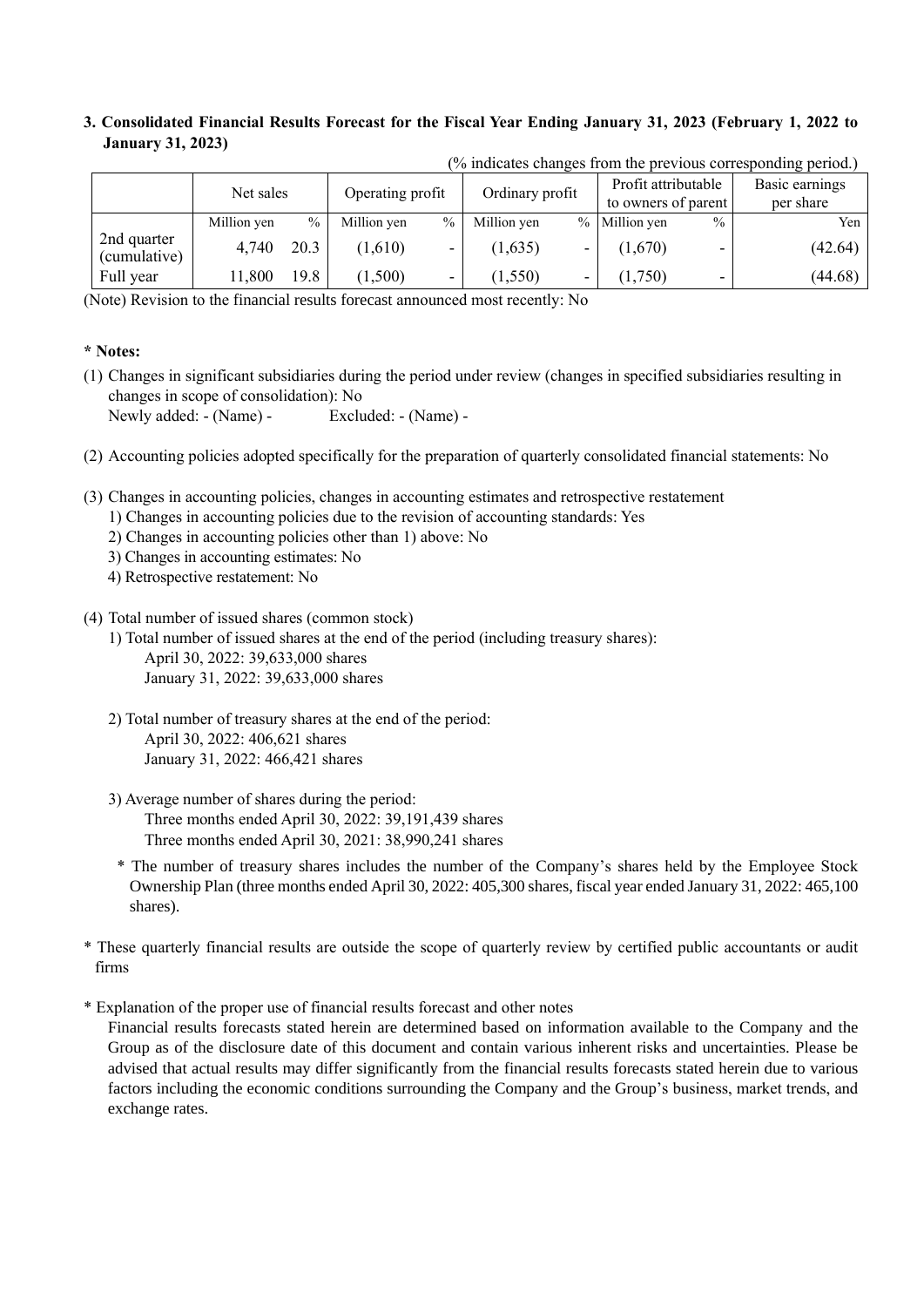# 2. Quarterly Consolidated Financial Statements and Primary Notes

(1) Quarterly Consolidated Balance Sheets

|                                                               |                        | (Thousand yen)       |
|---------------------------------------------------------------|------------------------|----------------------|
|                                                               | As of January 31, 2022 | As of April 30, 2022 |
| Assets                                                        |                        |                      |
| Current assets                                                |                        |                      |
| Cash and deposits                                             | 15,148,137             | 14,759,399           |
| Notes and accounts receivable - trade, and contract<br>assets |                        | 3,032,804            |
| Notes and accounts receivable - trade                         | 2,920,779              |                      |
| Securities                                                    | 95,999                 | 100,144              |
| Merchandise and finished goods                                | 61,618                 | 70,818               |
| Work in process                                               | 215,544                | 148,727              |
| Other                                                         | 633,265                | 712,859              |
| Allowance for doubtful accounts                               | (90, 641)              | (94, 931)            |
| Total current assets                                          | 18,984,703             | 18,729,821           |
| Non-current assets                                            |                        |                      |
| Property, plant and equipment                                 |                        |                      |
| Buildings and structures                                      | 347,440                | 355,080              |
| Accumulated depreciation                                      | (196,797)              | (207,969)            |
| Buildings and structures, net                                 | 150,643                | 147,110              |
| Tools, furniture and fixtures                                 | 1,093,923              | 1,090,556            |
| Accumulated depreciation                                      | (827, 470)             | (808, 618)           |
| Tools, furniture and fixtures, net                            | 266,453                | 281,937              |
| Leased assets                                                 | 3,602                  | 3,602                |
| Accumulated depreciation                                      | (2,041)                | (2,221)              |
| Leased assets, net                                            | 1,560                  | 1,380                |
| Right of use assets                                           | 90,784                 | 32,149               |
| Accumulated depreciation                                      | (53,051)               | (14,369)             |
| Right of use assets, net                                      | 37,733                 | 17,779               |
| Total property, plant and equipment                           | 456,391                | 448,209              |
| Intangible assets                                             |                        |                      |
| Software                                                      | 5,110,043              | 5,112,597            |
| Goodwill                                                      | 605,715                | 611,972              |
| Other                                                         | 260,221                | 254,354              |
| Total intangible assets                                       | 5,975,980              | 5,978,924            |
| Investments and other assets                                  |                        |                      |
| Investment securities                                         | 854,959                | 920,318              |
| Deferred tax assets                                           | 339,375                | 318,976              |
| Other                                                         | 1,367,269              | 1,415,266            |
| Allowance for doubtful accounts                               | (16,509)               | (16, 509)            |
| Total investments and other assets                            | 2,545,095              | 2,638,052            |
| Total non-current assets                                      | 8,977,466              | 9,065,186            |
| Total assets                                                  | 27,962,170             | 27,795,007           |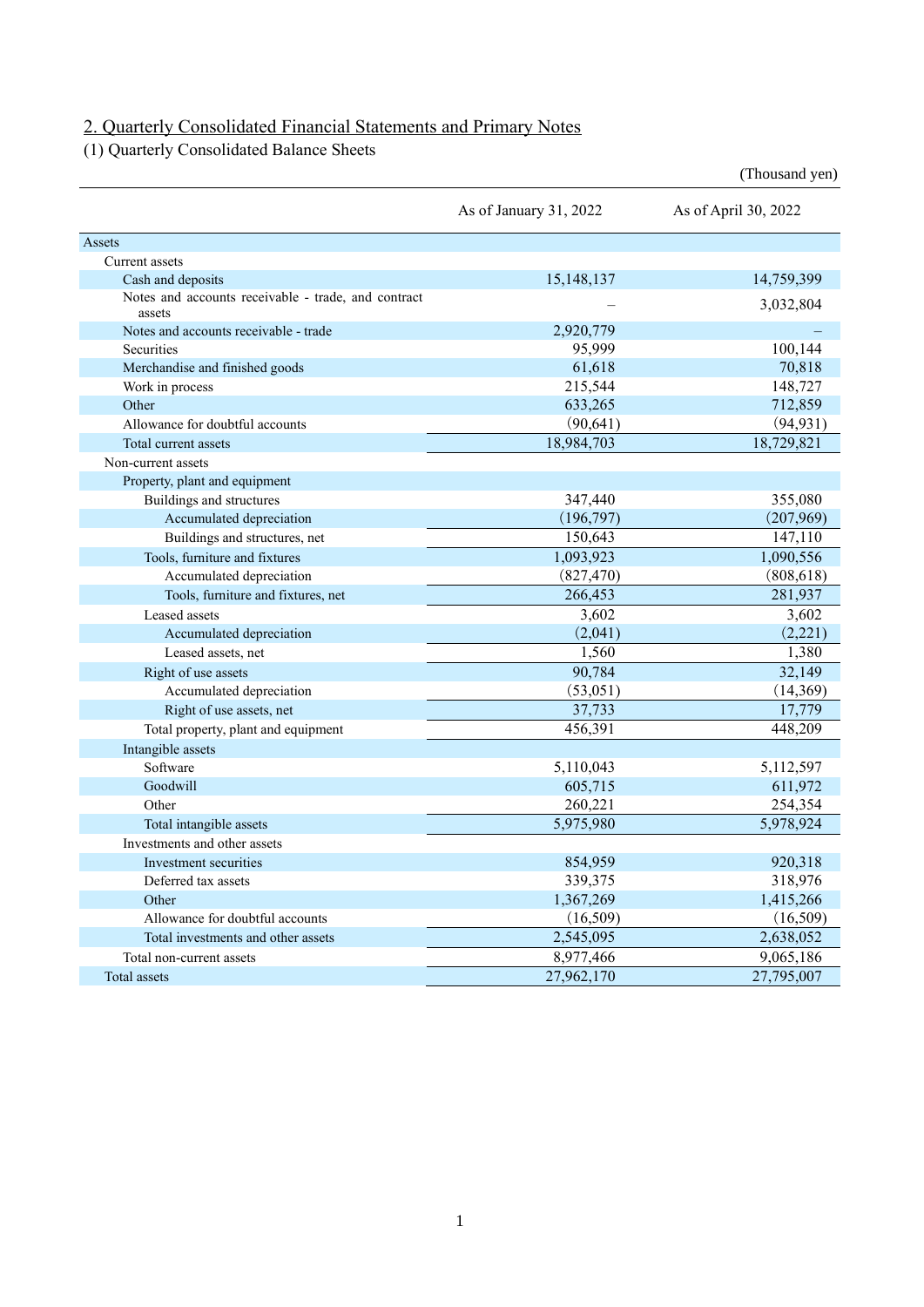(Thousand yen)

|                                                       | As of January 31, 2022 | As of April 30, 2022 |
|-------------------------------------------------------|------------------------|----------------------|
| Liabilities                                           |                        |                      |
| <b>Current</b> liabilities                            |                        |                      |
| Accounts payable - trade                              | 215,348                | 182,051              |
| Income taxes payable                                  | 223,988                | 24,415               |
| Provision for bonuses                                 | 180,270                | 141,763              |
| Provision for share awards                            | 37,764                 | 347                  |
| Provision for loss on litigation                      | 4,335                  | 4,540                |
| Other                                                 | 1,427,667              | 1,509,946            |
| Total current liabilities                             | 2,089,374              | 1,863,065            |
| Non-current liabilities                               |                        |                      |
| Deferred tax liabilities                              | 4,238                  | 11,008               |
| Retirement benefit liability                          | 172,833                | 208,034              |
| Asset retirement obligations                          | 95,264                 | 96,866               |
| Long-term accounts payable - other                    | 30,031                 | 12,675               |
| Other                                                 | 176,522                | 179,455              |
| Total non-current liabilities                         | 478,891                | 508,040              |
| <b>Total liabilities</b>                              | 2,568,266              | 2,371,105            |
| Net assets                                            |                        |                      |
| Shareholders' equity                                  |                        |                      |
| Share capital                                         | 29,538,781             | 29,538,781           |
| Capital surplus                                       | 153,860                | 153,860              |
| Retained earnings                                     | (2,184,137)            | (2,828,644)          |
| Treasury shares                                       | (278, 180)             | (243, 562)           |
| Total shareholders' equity                            | 27,230,324             | 26,620,435           |
| Accumulated other comprehensive income                |                        |                      |
| Valuation difference on available-for-sale securities | 36,706                 | 60,341               |
| Foreign currency translation adjustment               | (1,927,212)            | (1,310,164)          |
| Total accumulated other comprehensive income          | (1,890,505)            | (1,249,823)          |
| Share acquisition rights                              | 39,312                 | 39,312               |
| Non-controlling interests                             | 14,771                 | 13,977               |
| Total net assets                                      | 25,393,904             | 25,423,902           |
| Total liabilities and net assets                      | 27,962,170             | 27,795,007           |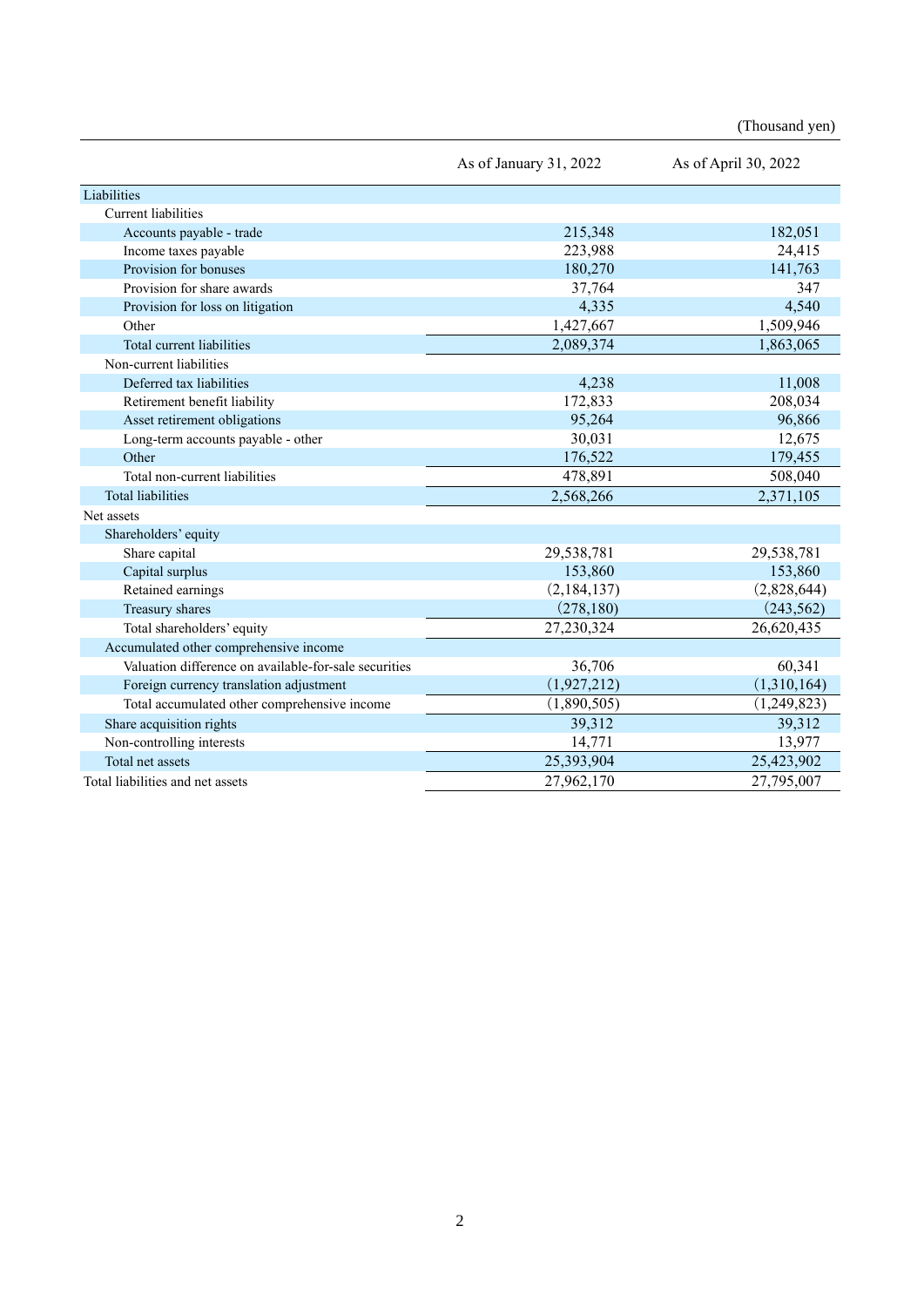## (2) Quarterly Consolidated Statements of Income and Comprehensive Income

## Quarterly Consolidated Statements of Income

Three Months Ended April 30

|                                                                  |                                              | (Thousand yen)                               |
|------------------------------------------------------------------|----------------------------------------------|----------------------------------------------|
|                                                                  | For the three months<br>ended April 30, 2021 | For the three months<br>ended April 30, 2022 |
| Net sales                                                        | 1,737,065                                    | 2,742,703                                    |
| Cost of sales                                                    | 1,698,974                                    | 2,289,374                                    |
| Gross profit                                                     | 38,091                                       | 453,328                                      |
| Selling, general and administrative expenses                     | 1,055,525                                    | 1,148,708                                    |
| Operating loss                                                   | (1,017,433)                                  | (695, 379)                                   |
| Non-operating income                                             |                                              |                                              |
| Interest income                                                  | 1,858                                        | 1,866                                        |
| Gain on investments in investment partnerships                   | 42,669                                       | 25,895                                       |
| Share of profit of entities accounted for using equity<br>method | 7,099                                        | 5,767                                        |
| Foreign exchange gains                                           | 15,598                                       | 23,600                                       |
| Other                                                            | 404                                          | 3,090                                        |
| Total non-operating income                                       | 67,630                                       | 60,221                                       |
| Non-operating expenses                                           |                                              |                                              |
| Interest expenses                                                | 372                                          | 48                                           |
| Other                                                            | 206                                          | 24                                           |
| Total non-operating expenses                                     | 579                                          | 73                                           |
| Ordinary loss                                                    | (950, 382)                                   | (635, 231)                                   |
| Extraordinary income                                             |                                              |                                              |
| Gain on sale of non-current assets                               | 83                                           |                                              |
| Gain on sale of investment securities                            | 45                                           |                                              |
| Total extraordinary income                                       | 128                                          |                                              |
| <b>Extraordinary</b> losses                                      |                                              |                                              |
| Loss on retirement of non-current assets                         | 6,003                                        | 196                                          |
| Total extraordinary losses                                       | 6,003                                        | 196                                          |
| Loss before income taxes                                         | (956, 256)                                   | (635, 428)                                   |
| Income taxes - current                                           | 28,843                                       | 32,049                                       |
| Income taxes - deferred                                          | (6,664)                                      | (2,805)                                      |
| Total income taxes                                               | 22,179                                       | 29,244                                       |
| Loss                                                             | (978, 436)                                   | (664, 672)                                   |
| Profit (loss) attributable to non-controlling interests          | 2,736                                        | (1,721)                                      |
| Loss attributable to owners of parent                            | (981, 172)                                   | (662, 951)                                   |